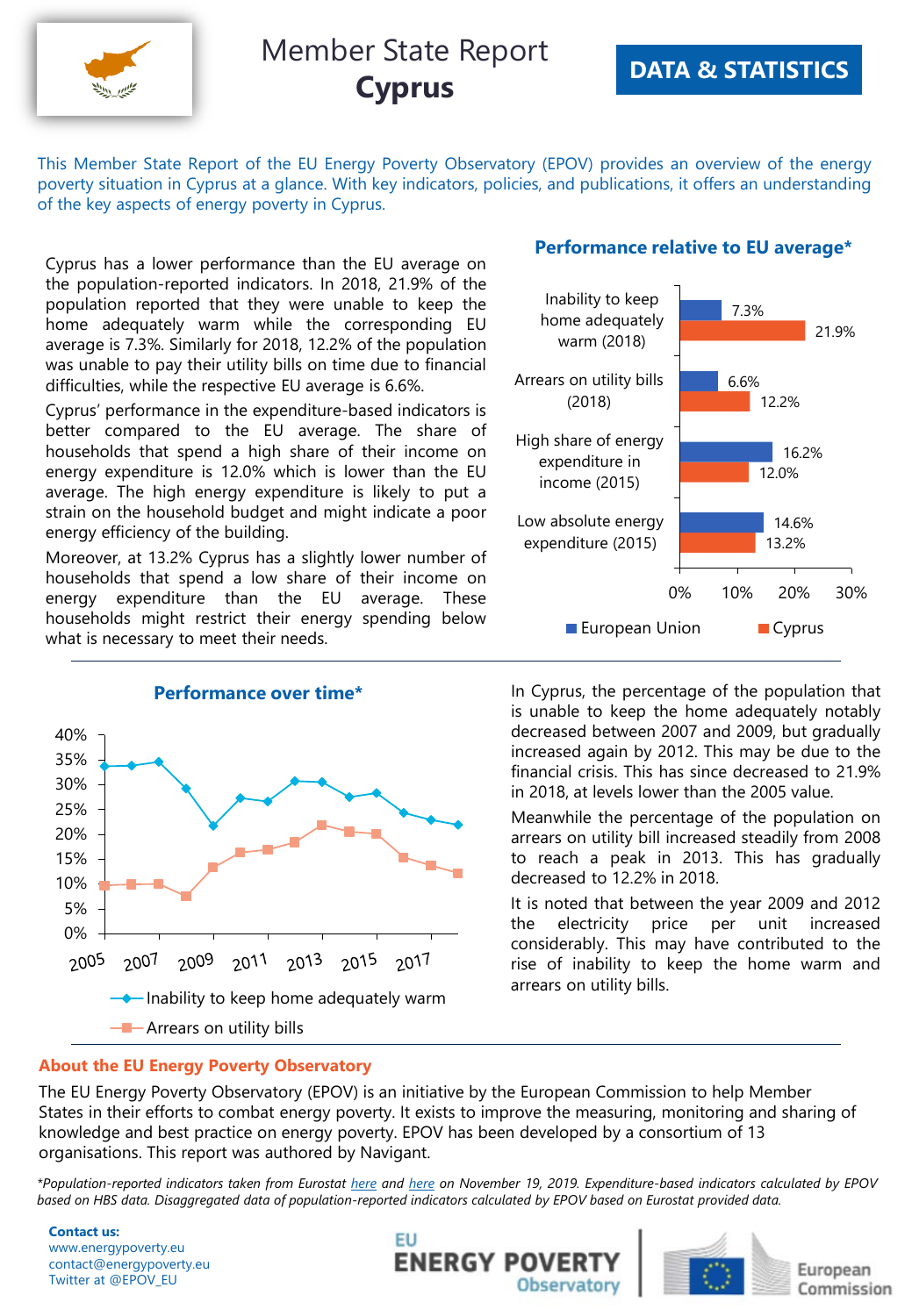

### **DATA & STATISTICS**

**(2017)\*** The disaggregated data of the populationreported indicators suggest that energy poverty in Cyprus is highest for the social housing and private tenant sectors in 2017, at 32.4% and 32.1% for inability to keep the house warm and 17.6% and 18.6% for arrears on utility bills, for each sector respectively. The social housing and private tenant sector, account for 15% and 14% of the population in Cyprus, respectively, for 2017.

The data also indicate that energy poverty in Cyprus is not particularly sensitive to dwelling type and is distributed somewhat evenly across all dwelling types for 2017.

### **Inability to keep home warm and Arrears on utility bills disaggregated by urban density**



The household energy cost over time in Cyprus has increased drastically from 16 €ct/kWh in 2009 to reach a maximum of 28.5 €ct/kWh in 2012. This could partly explain the increase in energy poverty in these years.

The price of electricity per unit decreased gradually to reach a minimum of 15.7 €ct/kWh in 2016. It has since increased again slightly to 20.4€ct/kWh in 2018.

**Inability to keep home warm and Arrears on utility bills disaggregated by tenure type** 



- 
- $\blacksquare$  Inability to keep house adequately warm

In Cyprus, rural areas have the lowest performance for the ability to keep the house adequately warm and having arrears on utility bills, closely followed by town/suburb areas. Rural and town/suburb areas account for 30.3% and 27.6% of the total population in Cyprus, respectively, for the year 2017.

In contrast to other EU countries, Cyprus has the lowest energy poverty in urban areas which account for 17.3% of the population in 2017.

#### **Cyprus household energy costs over time**



\*Population-reported indicators taken from Eurostat [here](http://appsso.eurostat.ec.europa.eu/nui/show.do?dataset=ilc_mdes07&lang=en) and here on November 19, 2019. Expenditure-based indicators calculated by EPOV based on HBS data. Disaggregated data of population-reported indicators calculated by EPOV based on Eurostat provided data.

**Contact us:** www.energypoverty.eu contact@energypoverty.eu Twitter at @EPOV\_EU





European Commission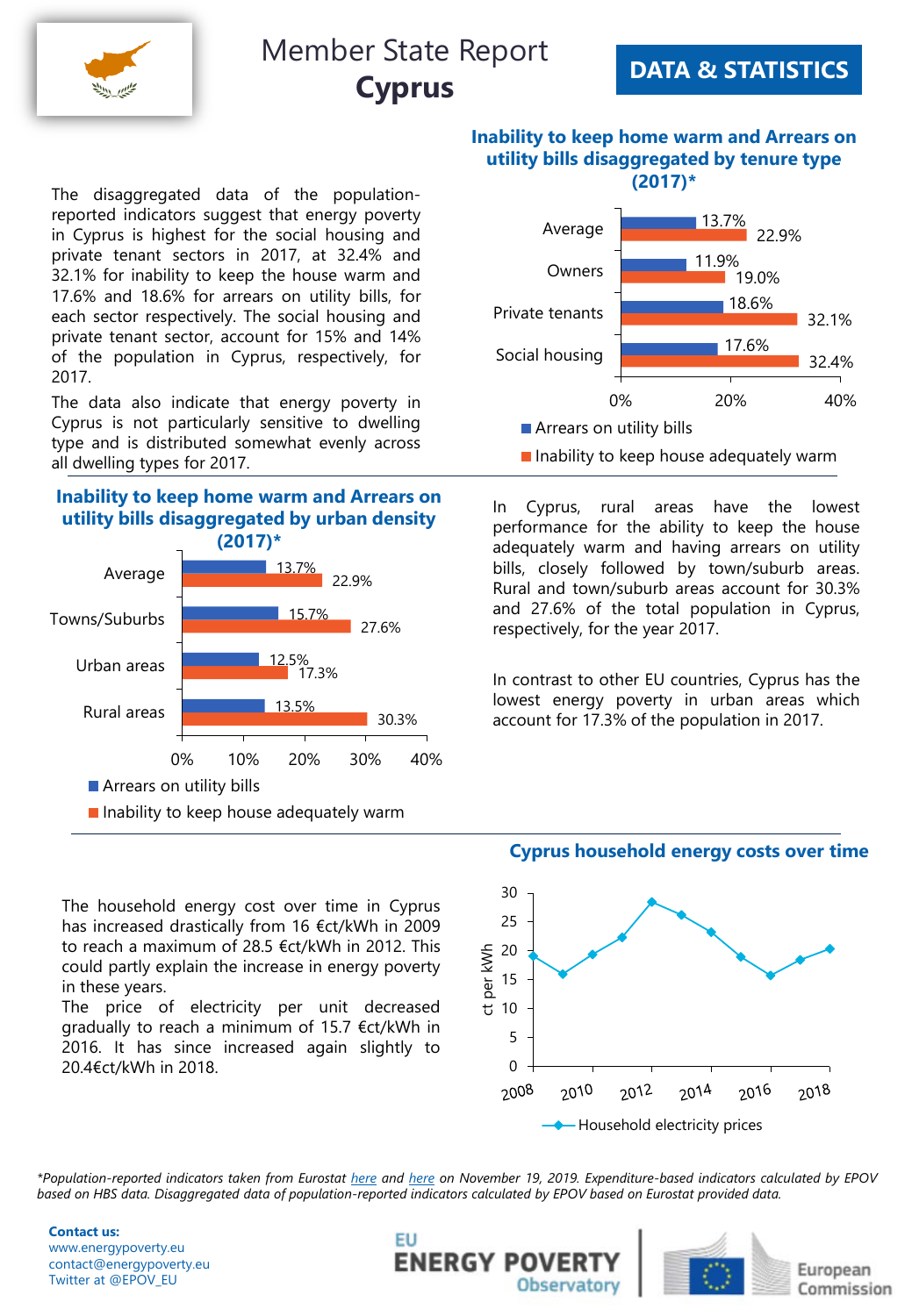

Cyprus is one of the first countries in the European Union to have official definitions for vulnerable consumers and energy poverty. The definition of vulnerable consumers includes large households with children, households on social benefits, and persons with certain disabilities and illnesses. These vulnerable households are eligible to receive a reduced electricity tariff. This *special tariff* is financed through a general electricity levy on electricity prices. In addition, vulnerable households also receive protection from disconnection in certain critical periods.

Furthermore, there are multiple programmes that provide financial assistance to households to improve the energy efficiency of their dwellings. In some cases, these programmes include additional provisions to facilitate the participation of vulnerable households. In the *Saving Energy – Upgrading of Households* programme, vulnerable households can receive 25% more funding than regular households for deep renovation of their dwellings (75% investment coverage compared to 50%). Moreover, implementation of individual energy saving measures for vulnerable households are also funded by the scheme. In another programme (*Energy production from renewable sources for self-consumption*), vulnerable households receive an extra financial aid to install a photovoltaic system of €900/kWp, with a maximum of €3,600.

There is relatively little research on energy poverty in Cyprus. Some studies on thermal comfort of low income households have been conducted, but overall reports assessing the energy poverty situation in Cyprus are lacking. In addition, there are few NGOs working on the topic. However, EU-funded programmes that cover Cyprus and address energy poverty-related topics include ELIH-MED, FIESTA, SAVES2 and ENERFUND.

| <b>Selected</b><br>measures                                                                          | <b>Type of measure</b>                                                                                                        | <b>Organisation</b>                              | <b>Target groups</b>                                                                                                                      | <b>Start</b><br>vear | <b>Result</b>                                                                                                                                                                                            |
|------------------------------------------------------------------------------------------------------|-------------------------------------------------------------------------------------------------------------------------------|--------------------------------------------------|-------------------------------------------------------------------------------------------------------------------------------------------|----------------------|----------------------------------------------------------------------------------------------------------------------------------------------------------------------------------------------------------|
| Imposing a reduced<br>VAT rate (5%) on the<br>renovation and repair<br>of private dwellings          | <b>Building insulation</b>                                                                                                    | <b>National</b><br>government                    | No specific target<br>group                                                                                                               | 2015                 |                                                                                                                                                                                                          |
| Saving Energy -<br>Upgrading of<br>Households                                                        | <b>Building insulation, Cooling</b><br>system, Heating system,<br>Renewable energy, Energy<br>audits, Household<br>appliances | <b>National</b><br>qovernment                    | Households on<br>social benefits.<br>Households with<br>children, Vulnerable<br>households, Low-<br>income households.<br><b>Disabled</b> | 2015                 | The total budget for the first call<br>(8 million EUR) was distributed<br>to 1,000 beneficiaries during<br>2015-2016. The total budget for<br>the second call starting in 2018<br>is also 8 million EUR. |
| <b>Disconnection</b><br>protection for<br>vulnerable consumers<br>in critical periods                | Disconnection protection                                                                                                      | <b>National</b><br>government,<br>Regulator, EAC | Households on<br>social benefits.<br>Vulnerable<br>households, Low-<br>income households.<br><b>Disabled</b>                              | 2015                 |                                                                                                                                                                                                          |
| Support scheme for<br>installation or<br>replacement of solar<br>water heating<br>systems for houses | Heating system, Renewable National<br>energy                                                                                  | qovernment                                       | Owner-occupants                                                                                                                           | 2017                 | The available budget is 600,000<br>EUR.                                                                                                                                                                  |
| <b>Energy production</b><br>from renewable<br>sources for self-<br>consumption                       | Renewable energy                                                                                                              | <b>National</b><br>qovernment                    | Households on<br>social benefits.<br>Households with<br>children, Vulnerable<br>households, Low-<br>income households.<br><b>Disabled</b> | 2013                 | The budget is approximately<br>1,000,000 EUR per year.                                                                                                                                                   |
| Special tariff for<br>vulnerable customers                                                           | Social tariff                                                                                                                 | <b>National</b><br>government,<br>Regulator, EAC | Households on<br>social benefits.<br>Vulnerable<br>households, Low-<br>income households.<br><b>Disabled</b>                              | 2006                 |                                                                                                                                                                                                          |

**Contact us:** www.energypoverty.eu contact@energypoverty.eu Twitter at @EPOV\_EU





European Commission